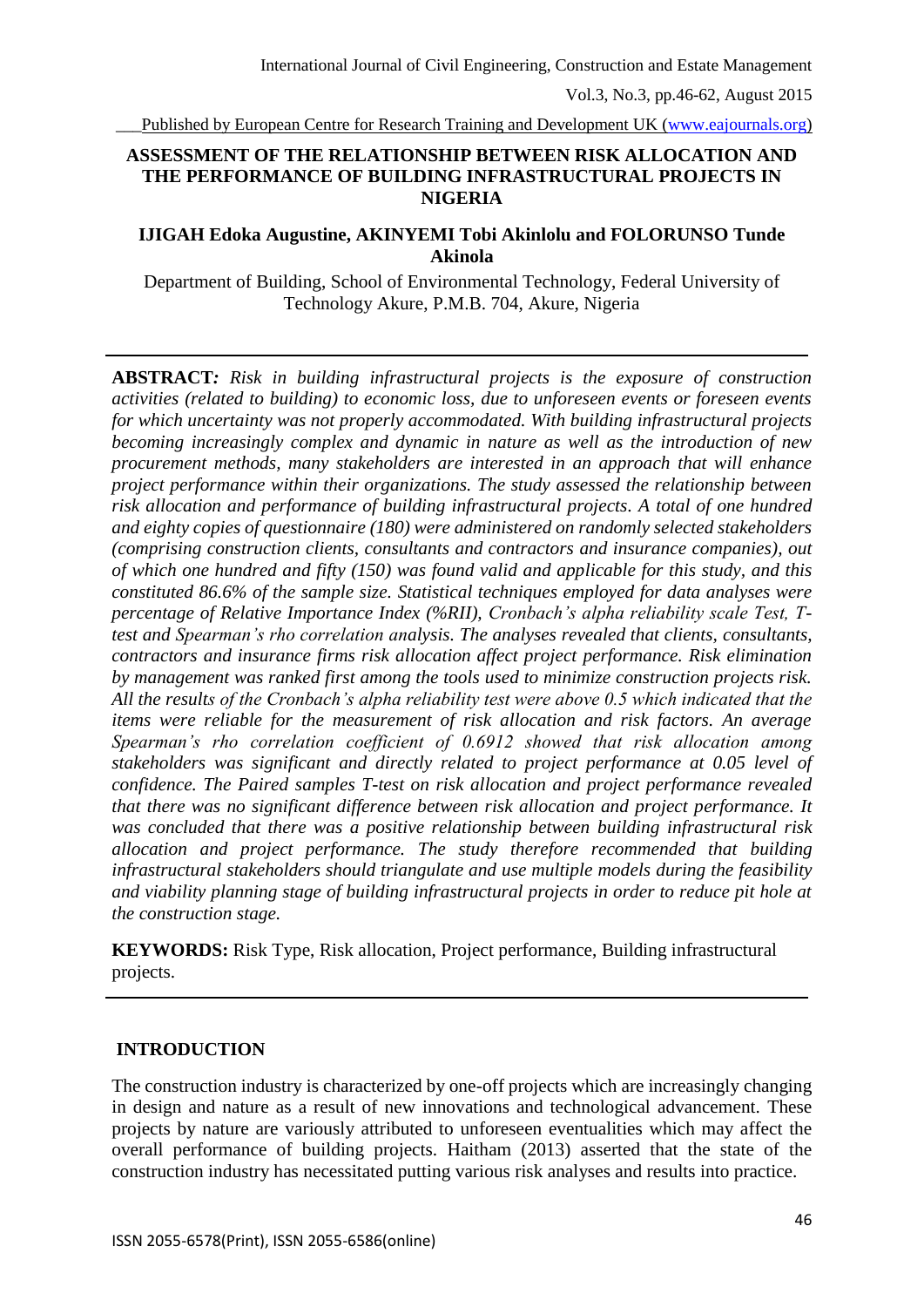Published by European Centre for Research Training and Development UK [\(www.eajournals.org\)](http://www.eajournals.org/)

Pawar, Attarde, Ayachit and Kulkarni (2014) described risk as a variable in the construction process whose occurrence results in uncertainty as to the final cost, duration and quality of construction. Research evidence has shown that the source of risk is related to uncertainties in construction which manifest in form of weather change, competitive bidding process, job-site productivity, fluctuating profit margin, inflation, contractual rights and market competition (Pejman, 2012).

In the construction of building infrastructural projects, risk plays a significant role in decision making which may determine the success or failure of the projects. The need to nip the problem of risk in the bud has prompted construction firms to adopt the option of risk management. Risk management practices which assist in controlling risk are risk identification, risk assessment, risk mitigation, risk monitoring and risk allocation (Pawar et al., 2014).

Just like any other construction project, building infrastructural projects are risk-prone and they are associated with different levels of risk which need to be managed effectively through risk allocation (Wang et al., 2007 and Chan et al., 2011). If the problem posed by risk is not adequately addressed, it may result to construction delay in terms of schedule and poor project performance and project failure (Peter et al., 2014). In view of this, cost savings, prevention of construction delays and contractual disputes, and smooth completion of project can be achieved through fair and reasonable risk allocation (Lee, Lee and Wang, 2009).

Moreover, project risk allocation in collaboration with other project elements and other efficient risk management plans are considered to significantly increase the chance of project success (Pejman, 2012). Nonetheless, research studies have revealed that the performance of construction projects in Malaysia, East Asia, Kuwait and Nigeria inclusive, were unsatisfactory and they usually did not meet client requirements (Chan-Albert, 2001, Alwi and Hampson, 2002, Koushki et al., 2005, Kunya, 2006; Alaghbari et al,. 2007, 0tti, 2012, Ijigah *et al*., 2012 (a&b) and Otali and Adewuyi, 2015).

Although, studies conducted by Grimsey and Lewis (2002), Chinyio and Fergusson (2003), Abdul-Rahman et al., (2009), Chan et al. (2011), Ijigah et al. (2013), Micheal et al. (2014) and Tembo et al. (2014) have looked into risk related issues which bother on risk allocation, risk factors, cost indexes, conceptual frameworks, theoretical models and stakeholders perspective on how to overcome future occurrence of risk in construction of building infrastructural projects. However, none of these studies have examined the relationship between risk allocation and the performance of building infrastructural projects. Furthermore, most of these studies have failed to put into consideration the complexity and multi-dynamic nature of building infrastructural projects which makes the construction industry different from other industries such as manufacturing and processing industry.

Therefore, there is need to study the relationship between risk allocation and the performance of building infrastructural projects. The research will assist the Nigerian government (Federal, State and Local Government) policy makers, public and private procurement teams, project monitoring teams, academicians, professionals and researchers in the built environment in evaluating uncertainties related to the management of building projects and enable them provide a better response risk at the planning stage of projects to avoid pitfall during the construction stage.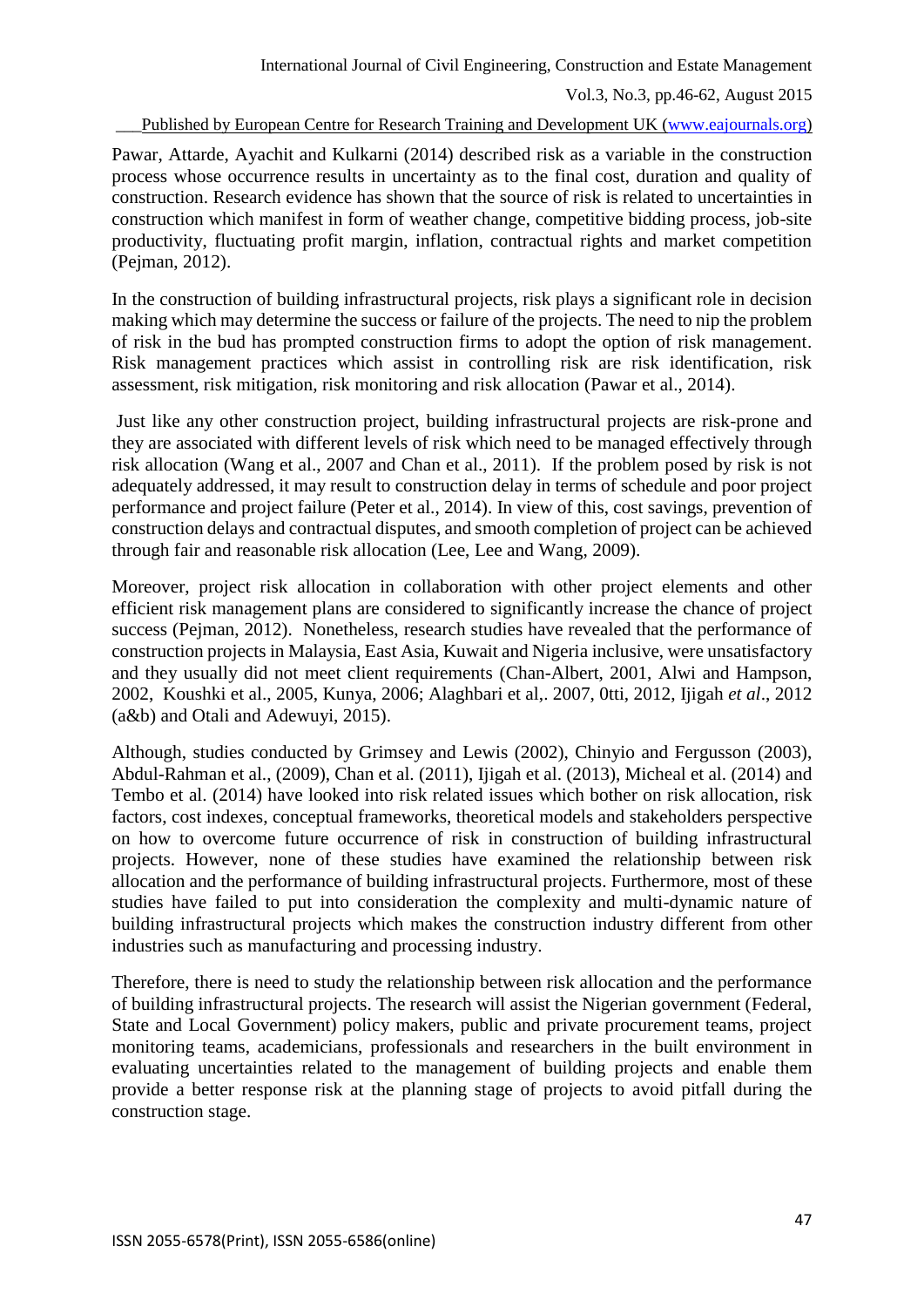Published by European Centre for Research Training and Development UK [\(www.eajournals.org\)](http://www.eajournals.org/)

#### **Construction Project Risk**

Risks are an inseparable part of construction projects (Byrne, 2009) and all construction projects are characterized by several types of risk (Wang et al., 2007). Risk is defined as a hazard, or chance of a bad consequence, loss, and exposure to mischance, exposing oneself to loss (Tembo et al., 2014). Similarly, Bunni (2003) defined risk as the combination of the probability or frequency of occurrence of a defined hazard and the magnitude of the consequences of the occurrence. Risk allocation entails assigning management responsibility and accountability for risk (Peter et al., 2014). In building infrastructural projects, the question of who bears the risks should depend on the impact of the risk on the overall project performance. Risk in building infrastructural projects has been described as the exposure of the construction activity to economic loss, due to unforeseen events or foreseen events for which uncertainty was not properly accommodated (Chinyio and Fergusson, 2003). Whenever a building infrastructural project is embarked upon, there are some risk elements inherent in it, such are physical risk, environmental risk, logistics risk, financial risk, legal risk and political risk among others (Ijigah et al., 2013). This has prompted the assessment of the relationship between risk allocation and the performance of building infrastructural projects in Nigeria. Figure 1 shows the relationship between building infrastructural project risk and other performance index. In the diagram the effect of other project elements with building infrastructural project risk is integrated.



**Figure 1. Integrating Risk Allocation with other Project Performance Functions (Pejman, 2012).**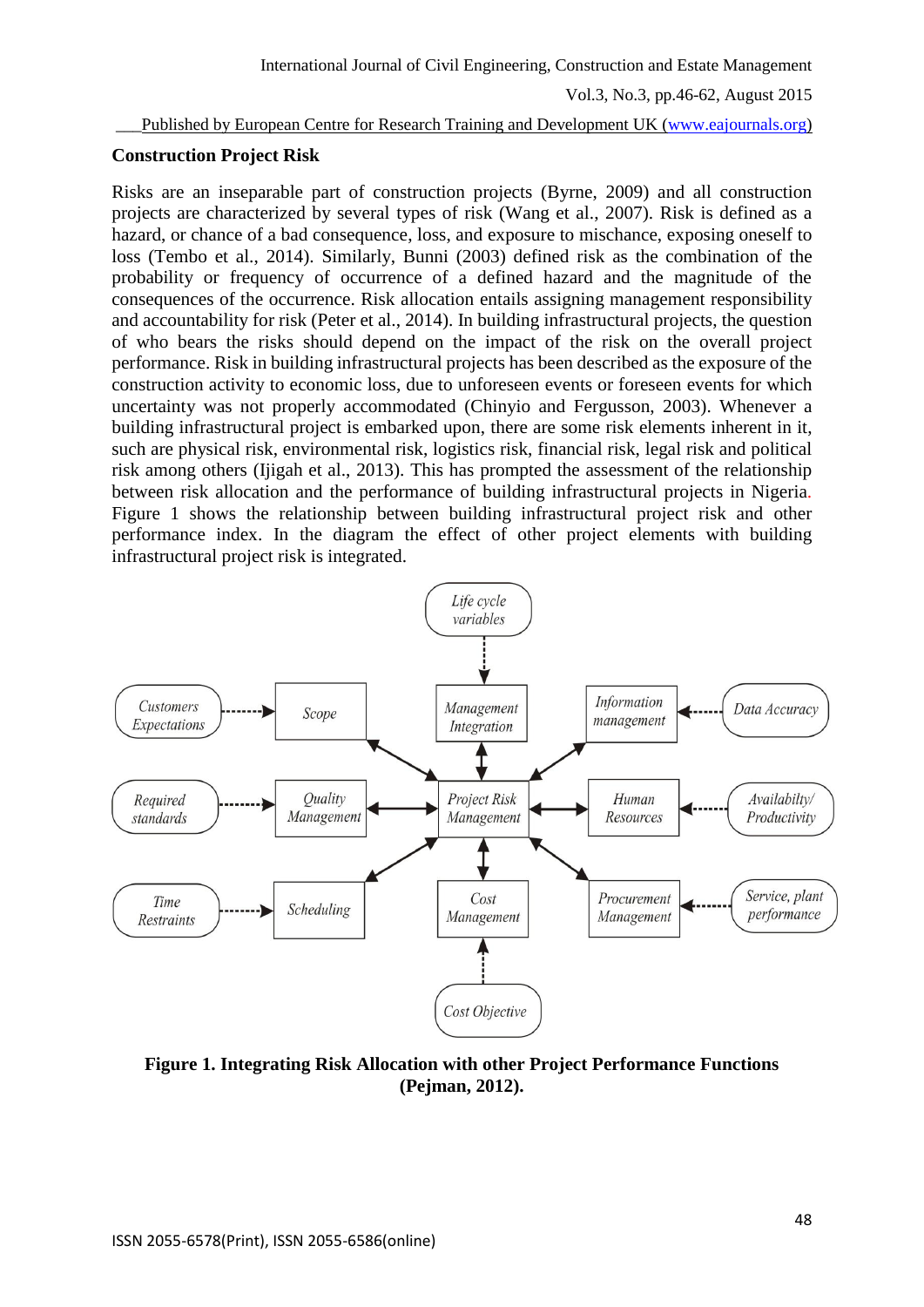\_\_\_Published by European Centre for Research Training and Development UK [\(www.eajournals.org\)](http://www.eajournals.org/)



### **Figure 2. A Conceptual Framework for Allocating Risk in Building Infrastructure Projects.**

Figure 2 shows a conceptual framework for risk assessment and allocation on building infrastructural projects. As shown in the figure, the research concept adopted commenced with the identification of various type of risks affecting building infrastructural projects as shown in table 1. The risk types identified were natural, environmental, financial, technical, political, contractual and organizational risk from literature on risk management and discussions with construction clients and their representatives. The next stage allocated the risk types identified using the various risk allocation tools. The project risk was allocated to diverse building infrastructural stakeholders such as client, consultants, contractors, sub-contractors and insurance firm. The validity and predictability of the model was them tested after recommendation from each building infrastructural projects.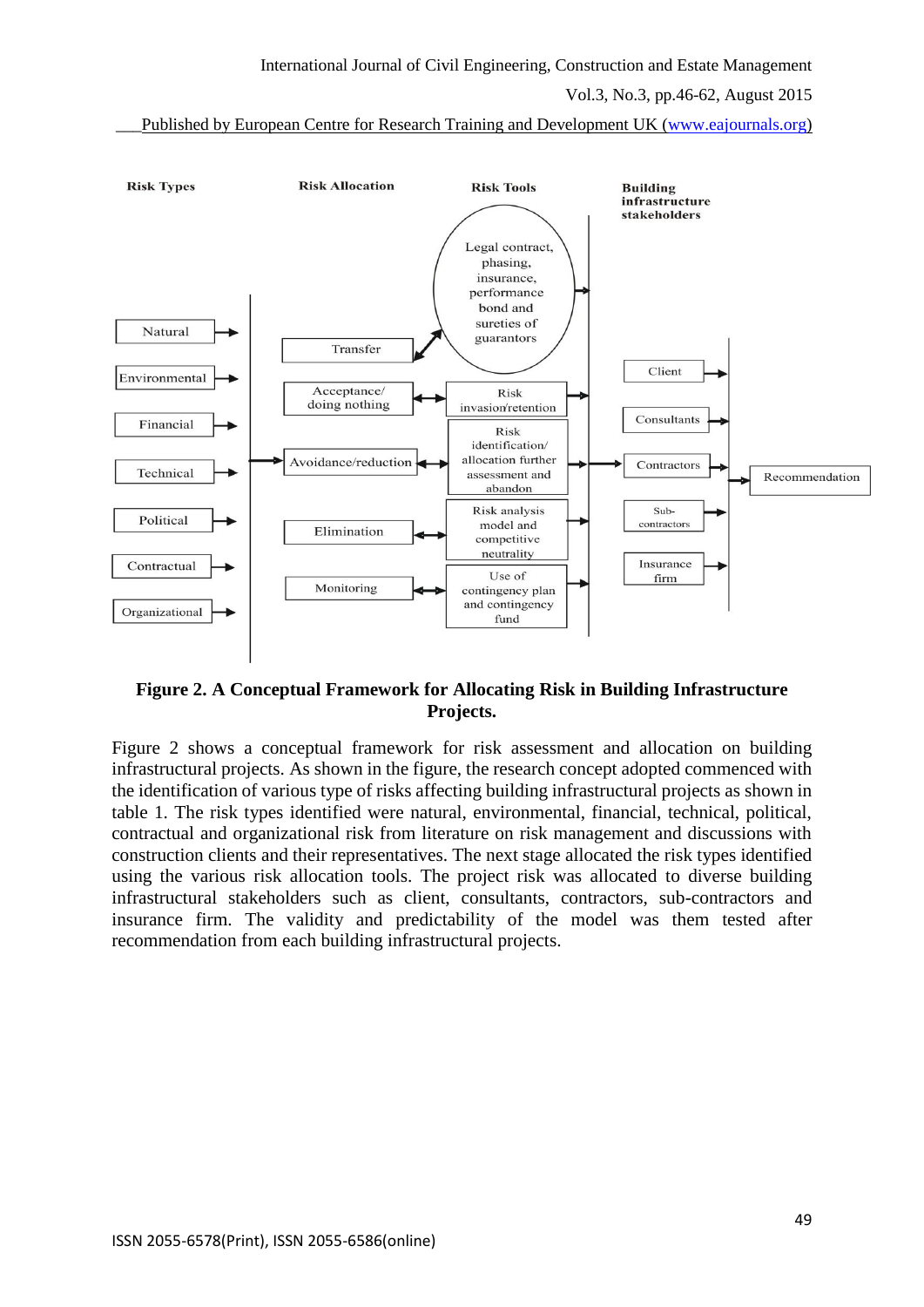Published by European Centre for Research Training and Development UK [\(www.eajournals.org\)](http://www.eajournals.org/)

| S/No             | <b>Risk type</b>      | <b>Description</b>                                                                                                                   |
|------------------|-----------------------|--------------------------------------------------------------------------------------------------------------------------------------|
| $\mathbf{1}$     | <b>Natural risk</b>   | Damage by fire, flood and earthquake, physical condition of the                                                                      |
|                  |                       | ground, cost of testing samples                                                                                                      |
| $\boldsymbol{2}$ | <b>Environmental</b>  | Waste treatment, damage by fire, flood and earthquake, social                                                                        |
|                  | risk                  | responsibility, physical condition of the ground and weather condition.                                                              |
| 3                | <b>Financial risk</b> | Inadequate cash flow, inflation and high cost of materials, variation                                                                |
|                  |                       | and fluctuation, transportation of material and equipments, cost of<br>samples, labour demand and unrest, delay in paying<br>testing |
|                  |                       | certificates, insolvency of contractors and replacement cost for plants<br>and equipments.                                           |
| 4                | <b>Technical risk</b> | Material wastage, change in scope, visibility of construction method                                                                 |
|                  |                       | (buildability), availability of equipment, engineering and design                                                                    |
|                  |                       | change, transportation of material and equipments, inadequate                                                                        |
|                  |                       | communication, availability of trained and untrained work force,                                                                     |
|                  |                       | quality of material, inadequate labour, inadequate plant and equipment,                                                              |
|                  |                       | incompetency of contractors and consultants, adaptation to new                                                                       |
|                  |                       | technology and provision for change in existing technology.                                                                          |
| 5                | <b>Political risk</b> | Inflation/high cost of material, review of existing law and policies,                                                                |
|                  |                       | political war and conflicts, exchange rate fluctuation, tax policy, social                                                           |
|                  |                       | responsibility and devaluation of local currency.                                                                                    |
| 6                | <b>Contractual</b>    | Variation and fluctuation, visibility of construction<br>method                                                                      |
|                  | risk                  | (buildability), conflict among construction stakeholders, availability of                                                            |
|                  |                       | good project good team, compliance with health and safety policy,                                                                    |
|                  |                       | insurance policy, compliance with requirements and inappropriate                                                                     |
|                  |                       | choice of contractor and consultants.                                                                                                |
| 7                | Organizational        | Visibility of construction method (buildability), labour demand and                                                                  |
|                  | risk                  | unrest, delay in resolving disputes and need for research and                                                                        |
|                  |                       | development.                                                                                                                         |

**Table 1: Description of Risk types in Building Infrastructural Projects.**

#### **Risk Allocation on Construction Projects**

For risks to be allocated, they have to be identified, analysed and responded to. It is in the event of response that risks are allocated (Tembo et al., 2014). Risk allocation involves assigning management responsibility and accountability for risk(s) (Wang et al., 2007 and Chan et al., 2011). Various methods of risk allocation have been identified. This is also in line with the classification made by Mead (2007) who identified them as risk acceptance, avoidance, elimination, transfer or insurance. Chan et al. (2011) in addition to the aforementioned included monitoring and Smith et al. (2006) included doing nothing as a response to risk. For the purpose of this study Table 2 below presents a summary of authors view on risk allocation, description and tools used as it relates to construction projects.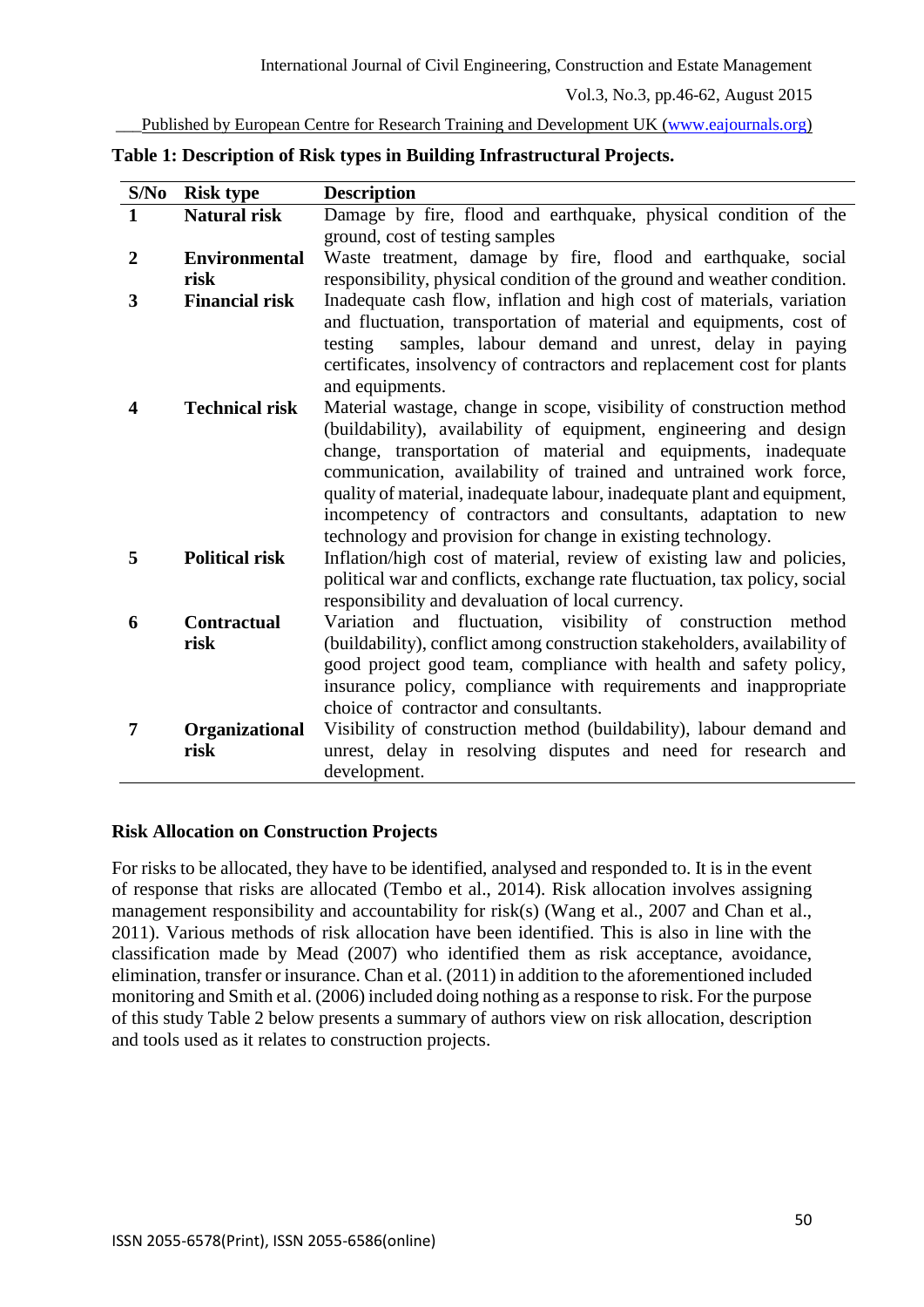Published by European Centre for Research Training and Development UK [\(www.eajournals.org\)](http://www.eajournals.org/)

| S/No           | <b>Risk</b><br>allocation                       | <b>Description</b>                                                                                         |                        | <b>Tools</b>                                                                                 | <b>Authors/year</b>                                                                                         |
|----------------|-------------------------------------------------|------------------------------------------------------------------------------------------------------------|------------------------|----------------------------------------------------------------------------------------------|-------------------------------------------------------------------------------------------------------------|
| $\mathbf{1}$   | <b>Risk</b><br>transfer                         | Allocating the risk to<br>a third party                                                                    | ❖<br>❖<br>$\mathbf{r}$ | Legal contract<br>phasing<br>Insurance<br>❖ Performance<br>bond<br>Sureties or<br>guarantors | (Mead, 2007)<br>(Wang et al., 2007).<br>(Chan et al., 2011)<br>(Ijigah et al 2013)<br>(Tembo, et al., 2014) |
| $\overline{2}$ | <b>Risk</b><br>acceptance<br>/ Doing<br>nothing | This is when both<br>parties accept the<br>responsibility to<br>mitigate or share the<br>risk              | ❖<br>❖                 | <b>Risk invasion</b><br>Risk retention                                                       | (Smith et al., 2006)<br>(Mead, 2007)<br>(Hughes and<br>Murdock, 2008)<br>(Chan et al., 2011)                |
| 3              | <b>Risk</b><br>avoidance/<br>Reduction          | This involves the<br>identification of risk<br>and allocating them<br>accordingly                          | ❖<br>❖<br>❖            | Identification<br>Allocation<br>❖ Further<br>assessment<br>abandoned                         | (Mead, 2007)<br>(Smith et al., 2007)<br>(Chan et al., 2011)                                                 |
| 4              | <b>Risk</b><br>elimination                      | This is when possible<br>risks are identified<br>and dealt with<br>proactively                             | ❖<br>❖<br>❖            | Risk analysis<br>Risk model<br>Competitive<br>neutrality                                     | (Grimsey and Lewis,<br>2002)<br>(Mead, 2007)                                                                |
| 5              | <b>Risk</b><br>monitoring                       | This the employment<br>of predictive indictor<br>to watch the project<br>as it approaches a<br>risky point | ❖                      | Contingency<br>plan<br>$\triangleleft$ Contingency<br>fund                                   | (Chan et al., 2011)<br>(Tembo et al., 2014)<br>(Micheal et al., 2014)<br>(Peter et al., 2014)               |

**Table 2: Risk Allocation on Construction Project.**

#### **METHODOLOGY**

This research assessed the relationship between risk allocation and the performance of building infrastructural projects with the view of improving the performance of construction projects. The research instrument employed for the study was questionnaire administered on construction stakeholders (constituting clients, consultants and contractors, sub-contractors and insurance companies). A pilot survey was conducted on thirty five (35) construction stakeholders who were randomly selected prior to data collection in order to ascertain the reliability and clearness of the questionnaire. The population of the study were 320 construction stakeholders comprising (100) clients, (100) consultants, (100) contractors and (20) registered insurance companies. The sample size selection was based on non-response bias using the minimum sample size technique (Israel, 2007 and Simon and Clinton, 2014), which brought the total sample size to one hundred and eighty (180) using the formula: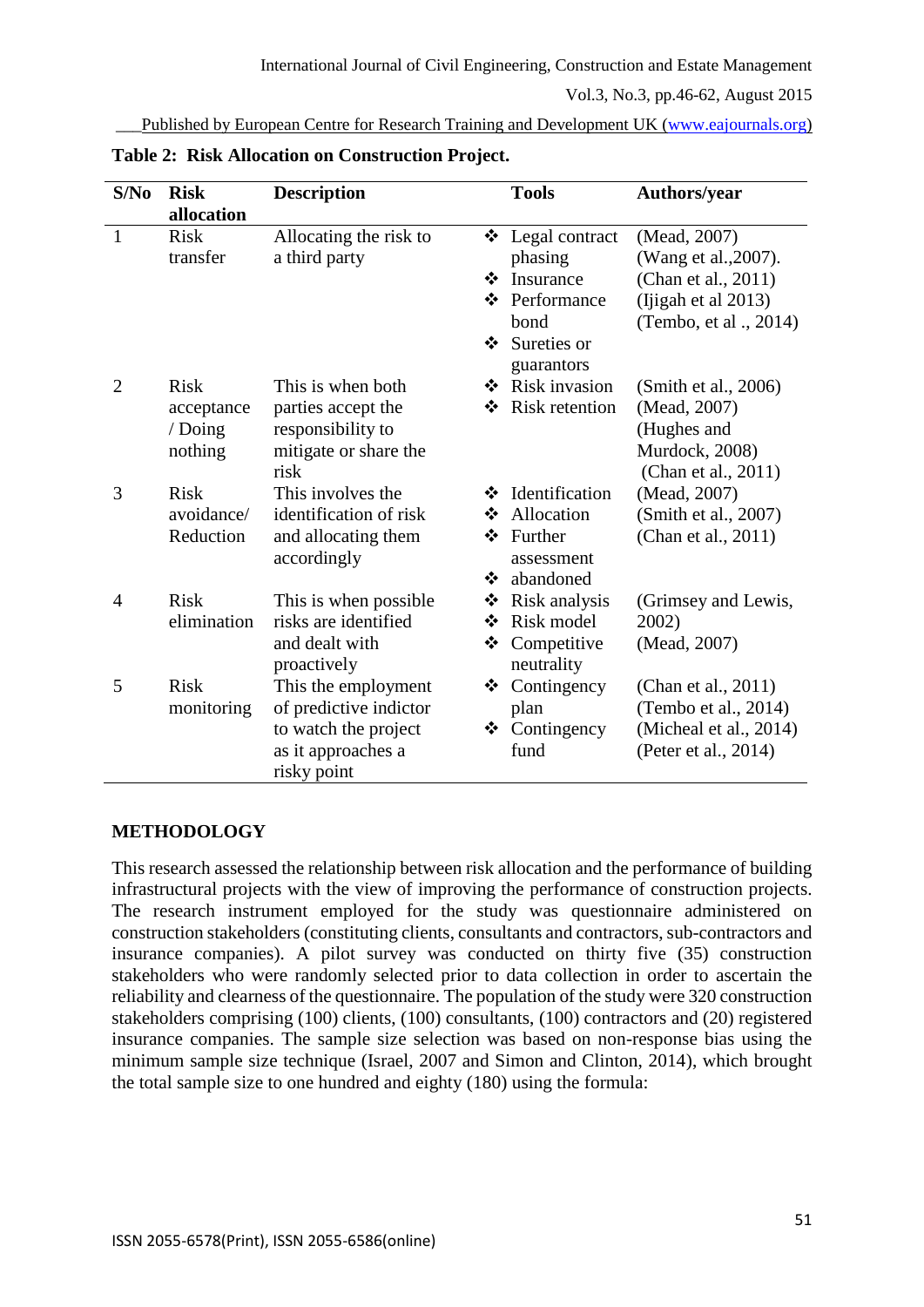\_\_\_Published by European Centre for Research Training and Development UK [\(www.eajournals.org\)](http://www.eajournals.org/)

$$
\mathbf{n} = \frac{N}{1 + N(e)^2} \quad \text{(Israel, 2007 and Simon and Clinton, 2014))}
$$

Where,

 $\mathbf{n}$  = sample size,

 $N =$  finite population and

**e** = level of significance of 0.05 at 95% un-tolerable error.

Hence, a total of one hundred and eighty (180) copies of questionnaire were distributed and information on one hundred and fifty (150) of them was found valid and applicable for this study and this constituted 86.6% of the sample size. Five-point Likert scale was adopted for the measured variables.

### **Methods of Data Analyses**

The statistical techniques employed for data analyses were Relative Important Index (RII), Cronbach's alpha reliability scale Test, T- Test and Spearman's Rank Order Correlation (rho) (Ijigah et al., 2013). The percentage Relative Importance Index (%RII) was calculated as follows:

$$
\% \text{RII} = \frac{RII X 100}{A} \text{RII/A or } \% \text{RII} = \frac{MS X 100}{NA}
$$

Where,

Mean Score (MS) =  $5n5 + 4n4 + 3n3 + 2n2 + 1n1$  from the five-point Likert scale used,

Relative Importance Index (RII) =  $\frac{5n5+4n4+3n3+2n2+1n1}{N}$  where; or RII = MS/N

 $N = Total number of respondents$ 

 $N =$  Number or weight given to each factor as indicated in the five-point Likert scale

 $A =$  Highest weighted factor (5)

# **Table 3: Percentage Relative Important Index (%RII) Interpretation and Values Distribution**

| <b>Likert scales</b> | <b>Percentage Relative Important Index (%RII)</b> | <b>Value</b> |
|----------------------|---------------------------------------------------|--------------|
|                      | description                                       | allocation   |
|                      | Not at all                                        | 20-29.9      |
|                      | Slightly important                                | 30-49.9      |
| $\mathbf{R}$         | Moderately important                              | 50-69.9      |
| 4                    | Mostly important                                  | 70-89.9      |
|                      | Completely important                              | 90-100       |

The Relative Important Index (RII) as represented in Table 3 was employed to rank the stakeholders' risk allocation factors while the Cronbach's Alpha Reliability Scale Test was used to test the reliability of the research instrument. Furthermore, T- Test and Spearman's rho correlation were used to predict the relationship between risk allocation and some selected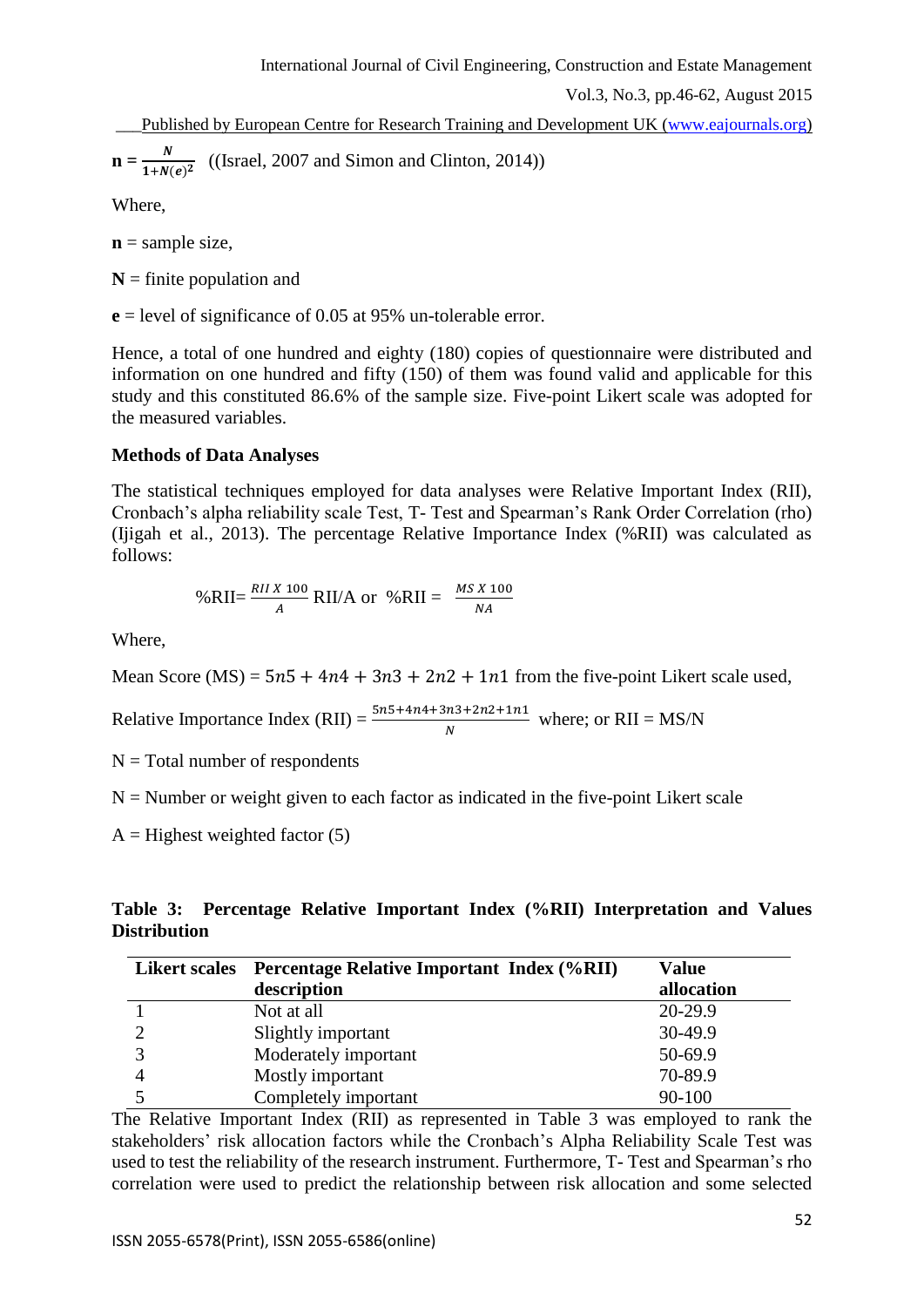Published by European Centre for Research Training and Development UK [\(www.eajournals.org\)](http://www.eajournals.org/)

projects performance in the study area. All data were analysed using Microsoft Excel and Statistical Package for Social Scientist (SPSS 9.0) for windows.

# **RESULT AND DISCUSSION OF FINDINGS**

### **Client Risk Allocation as it Affects performance of building Infrastructural Project**

Table 4 below depicts the result of the extent to which Client Risk allocation affect the performance of building infrastructural projects. Inadequate cash flow( %RII= 90.133%), inappropriate choice of contractor and consultants(%RII= 85.33%)and change in scope (%RII= 83.200%) are the three most important clients risk allocation affecting the performance of building infrastructural projects in the study area; while Damage by fire, flood or earthquake (%RII= 60.267%) was ranked least in the table. The mean Percentage Relative Important Index (%RII) score for all the parameters tested was 71.778% which implies that all these factors constitute risk to clients in relation to building infrastructural projects. Consequently, a project will continue to be setback, exceeding the initial agreed project parameters for project delivery when these indicators are allowed to surface in building infrastructural projects.

| S/no                    | <b>Risk Type</b>                    | N   | MS    | <b>RII</b> | $% RII (%)$ |
|-------------------------|-------------------------------------|-----|-------|------------|-------------|
| $\mathbf{1}$            | Inadequate cash flow                | 150 | 676   | 4.507      | 90.133      |
| $\overline{2}$          | Inappropriate choice of contractor  | 150 |       |            |             |
|                         | and consultants                     |     | 640   | 4.267      | 85.333      |
| 3                       | Change in scope                     | 150 | 624   | 4.160      | 83.200      |
| $\overline{\mathbf{4}}$ | Variation and fluctuation           | 150 | 608   | 4.053      | 81.067      |
| 5                       | Conflict                            | 150 | 603   | 4.020      | 80.400      |
| 6                       | Inadequate communication            | 150 | 602   | 4.013      | 80.267      |
| 7                       | Delay in resolving disputes         | 150 | 597   | 3.980      | 79.600      |
| 8                       | Insolvency of contractors           | 150 | 535   | 3.567      | 71.333      |
| 9                       | Need for research and development   | 150 | 549   | 3.660      | 73.200      |
| 10                      | Review of law and policies          | 150 | 537   | 3.580      | 71.600      |
| 11                      | Exchange rate fluctuation           | 150 | 517   | 3.447      | 68.933      |
| 12                      | Tax policy                          | 150 | 517   | 3.447      | 68.933      |
| 13                      | War/conflicts                       | 150 | 511   | 3.407      | 68.133      |
| 14                      | Availability of project team        | 150 | 510   | 3.400      | 68.000      |
| 15                      | Insurance policy                    | 150 | 507   | 3.380      | 67.600      |
| 16                      | Social responsibility               | 150 | 473   | 3.153      | 63.067      |
| 17                      | Weather condition                   | 150 | 464   | 3.093      | 61.867      |
| 18                      | Physical condition of the ground    | 150 | 464   | 3.093      | 61.867      |
| 19                      | Devaluation                         | 150 | 460   | 3.067      | 61.333      |
| 20                      | Cost of testing of samples          | 150 | 459   | 3.060      | 61.200      |
| 21                      | Damage by fire, flood or earthquake | 150 | 452   | 3.013      | 60.267      |
|                         | <b>Mean</b>                         |     | 538.3 | 3.589      | 71.778      |
|                         | <b>Standard deviation</b>           |     | 67.80 | 0.452      | 9.0395      |

|           |  |  | Table 4: Client Risk Allocation as it Affects performance of building Infrastructural |  |  |
|-----------|--|--|---------------------------------------------------------------------------------------|--|--|
| Projects. |  |  |                                                                                       |  |  |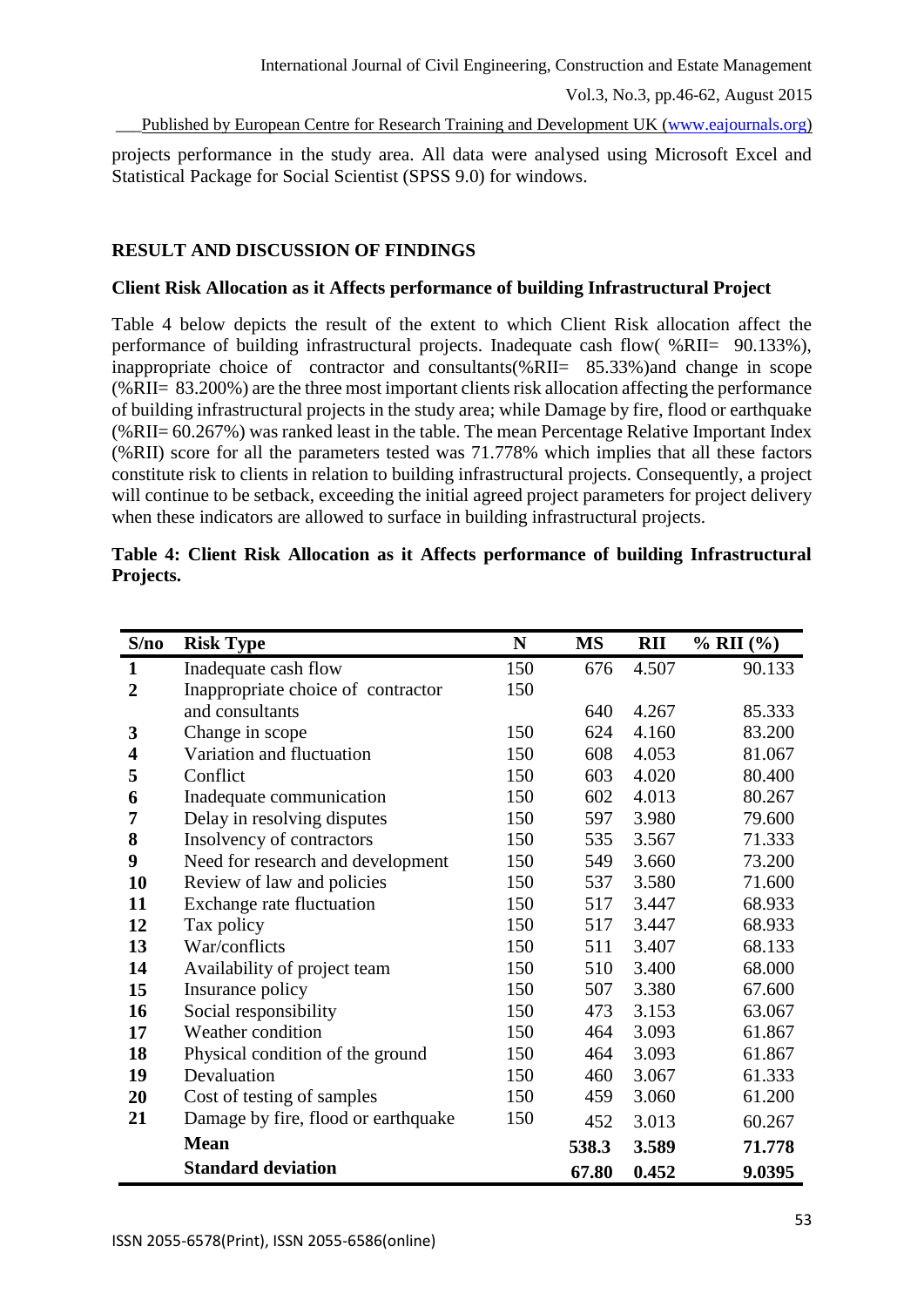Published by European Centre for Research Training and Development UK [\(www.eajournals.org\)](http://www.eajournals.org/)

# **Consultants Risk Allocation as it Affects performance of building Infrastructural Projects**

The result in table 5 shows the extent to which Consultants risk allocation affect the performance of building infrastructural projects From the result of the study, adaptation to new technology(  $\%$ RII= 85.333%), need for research and development(  $\%$ RII= 85.067%), visibility of construction method (buildability) ( %RII= 84.133%) were the top most important consultants allocated risk affecting project performance in the study area. War/conflicts was ranked least on the table while the mean Percentage Relative Important Index (%RII) score for all the parameters tested was 75.89% which implies that all these factors constitute the greatest risks to consultants in relation to building infrastructural projects. These findings are in consonance with the works by Pejman (2012), Tembo et al., (2014), Micheal et al., (2014) and Peter et al., (2014) which submitted that project performance can be improved by appropriate identification and allocation of risk factors on building infrastructural projects.

|  |                                 |  |  | Table 5: Consultants Risk Allocation as it Affects performance of building |  |
|--|---------------------------------|--|--|----------------------------------------------------------------------------|--|
|  | <b>Infrastructural Projects</b> |  |  |                                                                            |  |
|  |                                 |  |  |                                                                            |  |

| S/No           | <b>Risk Type</b>                   | N   | <b>MS</b> | <b>RII</b> | $% RII(\%)$ |
|----------------|------------------------------------|-----|-----------|------------|-------------|
| 1              | Adaptation to New technology       | 150 | 640       | 4.267      | 85.333      |
| $\overline{2}$ | Need for research and development  | 150 | 638       | 4.253      | 85.067      |
| 3              | Visibility of construction method  | 150 |           |            |             |
|                | (buildability)                     |     | 631       | 4.207      | 84.133      |
| 4              | Inadequate cash flow               | 150 | 624       | 4.160      | 83.200      |
| 5              | Change in scope                    | 150 | 616       | 4.107      | 82.133      |
| 6              | Variation and fluctuation          | 150 | 608       | 4.053      | 81.067      |
| 7              | Inadequate communication           | 150 | 601       | 4.007      | 80.133      |
| 8              | Compliance with requirements       | 150 | 590       | 3.933      | 78.667      |
| 9              | Delay in resolving disputes        | 150 | 579       | 3.860      | 77.200      |
| 10             | Engineering and design change      | 150 | 576       | 3.840      | 76.800      |
| 11             | Conflict                           | 150 | 546       | 3.640      | 72.800      |
| 12             | Work force (trained and untrained) | 150 | 537       | 3.580      | 71.600      |
| 13             | Incompetency                       | 150 | 524       | 3.493      | 69.867      |
| 14             | Weather condition                  | 150 | 523       | 3.487      | 69.733      |
| 15             | Quality of material                | 150 | 503       | 3.353      | 67.067      |
| 16             | Waste treatment                    | 150 | 472       | 3.147      | 62.933      |
| 17             | War/conflicts                      | 150 | 468       | 3.120      | 62.400      |
|                | <b>Mean</b>                        |     | 569.18    | 3.800      | 75.890      |
|                | <b>Standard deviation</b>          |     | 56.830    | 0.379      | 7.577       |

## **Contractor's Risk Allocation as it Affects performance of building Infrastructural Projects**

Table 6 above depicts the responses on the extent of Contractors risk allocation as it affect the performance of building infrastructural project, Visibility of construction method (buildability)  $(\%$ RII = 91.200%), availability of Equipment (%RII= 90.667%) and engineering and design change (%RII= 90.267%) are the three most important risk allocation to contractors affecting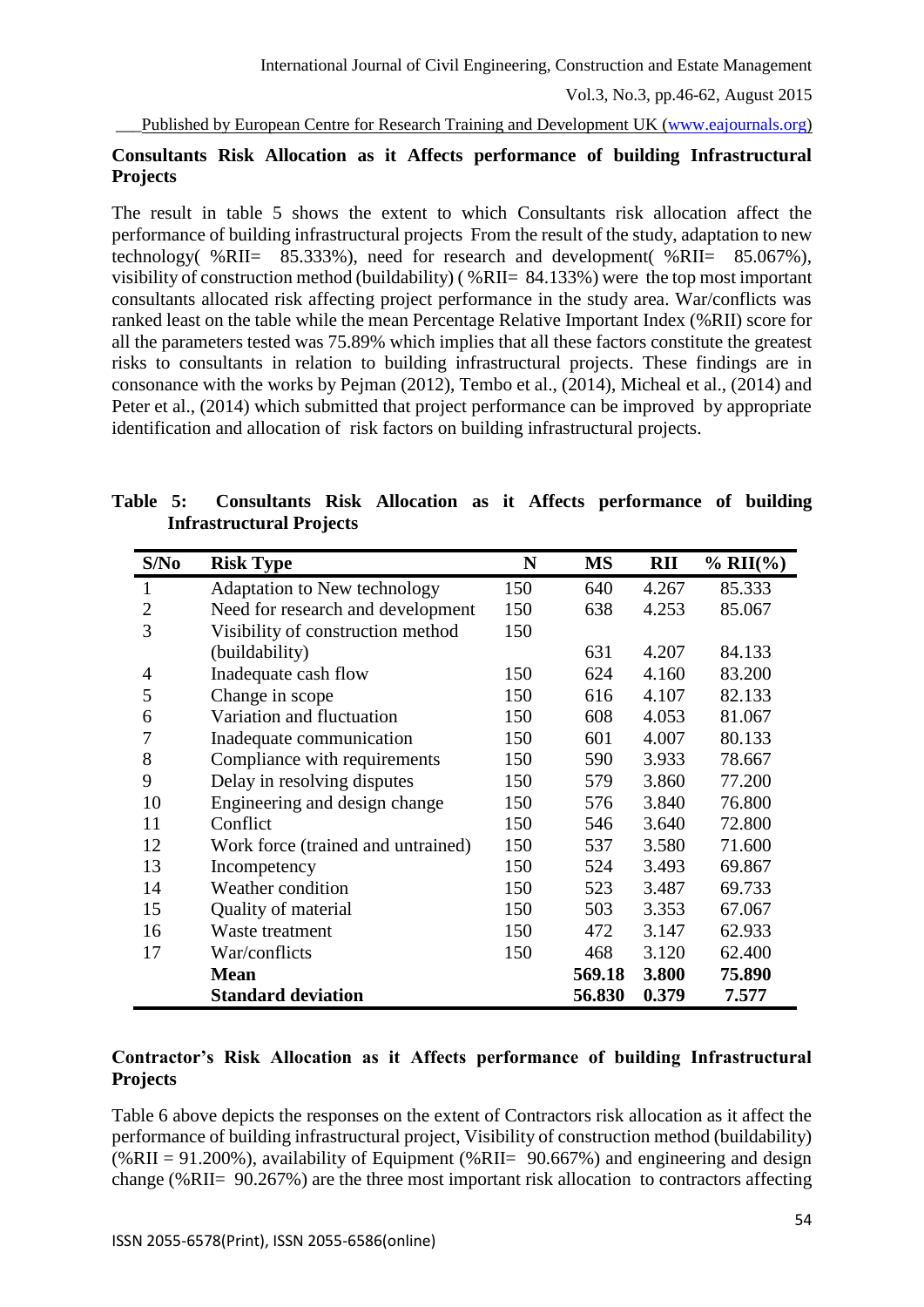Published by European Centre for Research Training and Development UK [\(www.eajournals.org\)](http://www.eajournals.org/)

project performance in the study area. While Social responsibility (%RII= 60.267%) was ranked least among the consultants risk allocation. The mean Percentage Relative Important Index (%RII) score for all the parameters tested was 79.362% which implies that all these factors constitute risk to contractors in relation to building infrastructural projects.

### **Insurance Risk Allocation as it Affects performance of building Infrastructural Projects**

The result in table 7 shows the extent to which insurance firms Risk allocation affects performance of building infrastructural project. From the result of the study, Replacement cost for plant and equipment ( $\%$ RII=  $\frac{89.733}{6}$ ), Need for research and development ( $\%$ RII= 83.733%), Health and safety policy ( %RII= 80.533%) were the top most important insurance firms allocated risk affecting project performance. Cost of testing of samples was ranked least in the table while the mean Percentage Relative Important Index (%RII) score for all the parameters tested for was 76.578% which implies that all these factors constitute risk to insurance companies in relation to building infrastructural projects.

| S/no                    | <b>Risk Type</b>                          | ${\bf N}$ | <b>MS</b> | <b>RII</b> | $% RII (\%)$ |
|-------------------------|-------------------------------------------|-----------|-----------|------------|--------------|
| $\mathbf{1}$            | Visibility of construction method         | 150       |           |            |              |
|                         | (buildability)                            |           | 684       | 4.560      | 91.200       |
| $\overline{2}$          | available of Equipment                    | 150       | 680       | 4.533      | 90.667       |
| 3                       | Engineering and design change             | 150       | 677       | 4.513      | 90.267       |
| $\overline{\mathbf{4}}$ | Inflation/high cost of material           | 150       | 672       | 4.480      | 89.600       |
| 5                       | Adaptation to New technology              | 150       | 664       | 4.427      | 88.533       |
| 6                       | Inadequate plant and equipment            | 150       | 663       | 4.420      | 88.400       |
| 7                       | Inadequate staff/labour                   | 150       | 658       | 4.387      | 87.733       |
| 8                       | Delay in paying certificates              | 150       | 656       | 4.373      | 87.467       |
| 9                       | Replacement cost for plant and equipment  | 150       | 649       | 4.327      | 86.533       |
| 10                      | Inadequate communication                  | 150       | 642       | 4.280      | 85.600       |
| 11                      | Provision for change in existing          | 150       |           |            |              |
|                         | technology                                |           | 641       | 4.273      | 85.467       |
| 12                      | Review of law and policies                | 150       | 641       | 4.273      | 85.467       |
| 13                      | Inadequate cash flow                      | 150       | 638       | 4.253      | 85.067       |
| 14                      | Work force (trained and untrained)        | 150       | 635       | 4.233      | 84.667       |
| 15                      | Delay in resolving disputes               | 150       | 632       | 4.213      | 84.267       |
| 16                      | Labour demand and unrest or strikes       | 150       | 629       | 4.193      | 83.867       |
| 17                      | Compliance with requirements              | 150       | 625       | 4.167      | 83.333       |
| 18                      | Conflict                                  | 150       | 620       | 4.133      | 82.667       |
| 19                      | Material wastage                          | 150       | 617       | 4.113      | 82.267       |
| 20                      | Waste treatment                           | 150       | 605       | 4.033      | 80.667       |
| 21                      | Transportation of material and equipments | 150       | 598       | 3.987      | 79.733       |
| 22                      | Weather condition                         | 150       | 591       | 3.940      | 78.800       |
| 22                      | Insurance policy                          | 150       | 567       | 3.780      | 75.600       |
| 23                      | Physical condition of the ground          | 150       | 550       | 3.667      | 73.333       |
| 24                      | Insolvency of contractors                 | 150       | 543       | 3.620      | 72.400       |
| 25                      | Tax policy                                | 150       | 542       | 3.613      | 72.267       |

## **Table 6: Contractor's Risk Allocation as it Affects performance of building Infrastructural Projects**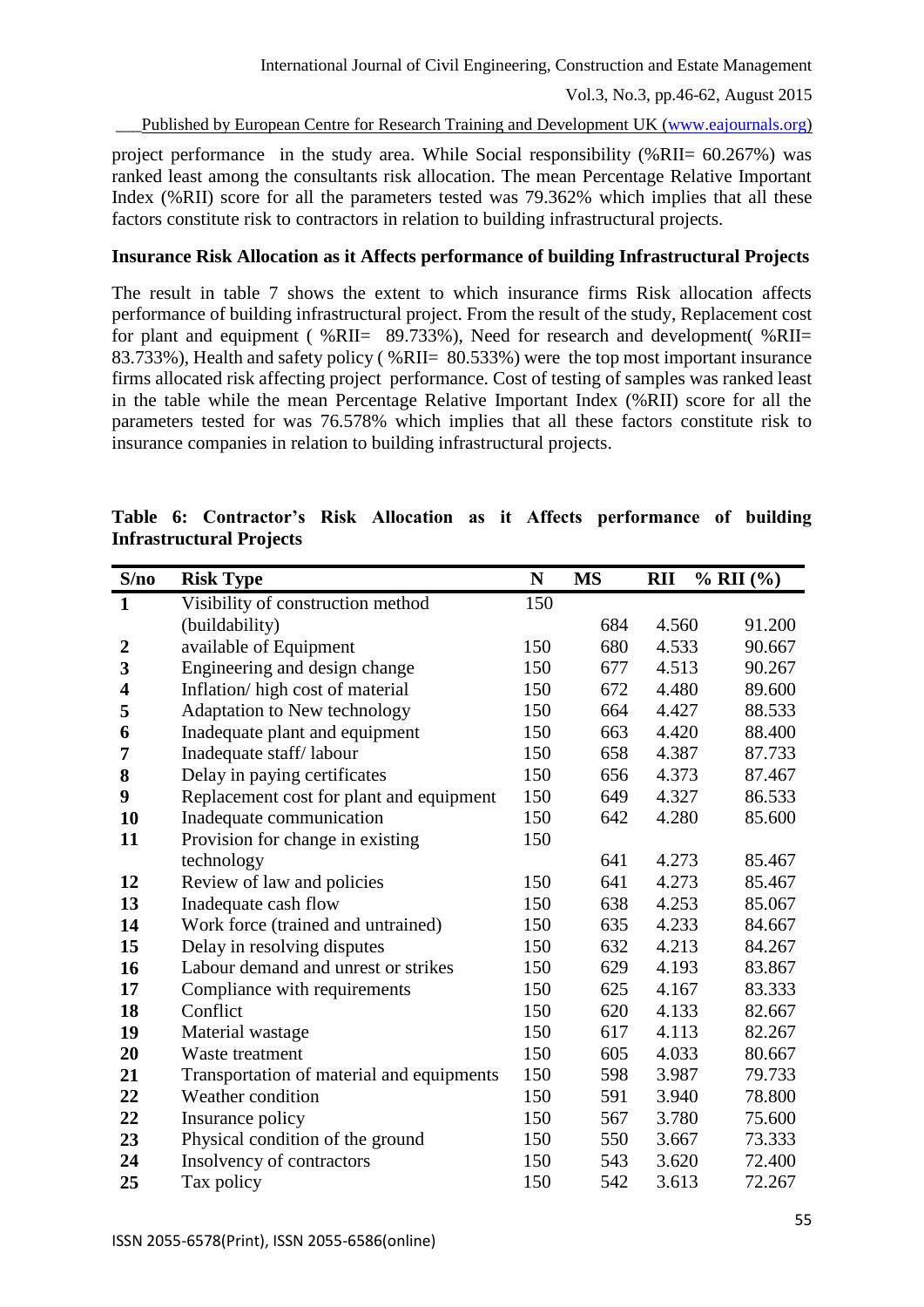International Journal of Civil Engineering, Construction and Estate Management

Vol.3, No.3, pp.46-62, August 2015

|                                                                                                                                                                                                                               |        |       | 67.600 |
|-------------------------------------------------------------------------------------------------------------------------------------------------------------------------------------------------------------------------------|--------|-------|--------|
| 150                                                                                                                                                                                                                           | 496    | 3.307 | 66.133 |
| 150                                                                                                                                                                                                                           | 482    | 3.213 | 64.267 |
| 150                                                                                                                                                                                                                           | 473    | 3.153 | 63.067 |
| 150                                                                                                                                                                                                                           | 466    | 3.107 | 62.133 |
| 150                                                                                                                                                                                                                           | 452    | 3.013 | 60.267 |
| 150                                                                                                                                                                                                                           | 447    | 2.980 | 59.600 |
|                                                                                                                                                                                                                               | 595.21 | 3.968 | 79.362 |
|                                                                                                                                                                                                                               | 73.92  | 0.493 | 9.856  |
| Health and safety policy<br>Need for research and development<br>Cost of testing of samples<br>Exchange rate fluctuation<br>War/conflicts<br>Devaluation<br>Social responsibility<br><b>Mean</b><br><b>Standard deviation</b> | 150    | 507   | 3.380  |

Published by European Centre for Research Training and Development UK [\(www.eajournals.org\)](http://www.eajournals.org/)

# **Risk Allocation Tools/ Models Used to Enhance Building Infrastructural Projects Performance**

The result in table 8 shows the risk allocation tools/ models used by stakeholders to enhance building infrastructural project performance in the study area. From the result of the study, Risk elimination by management (%RII= 89.600%) was ranked first; risk avoidance and reduction (%RII= 83.733%) was ranked second while risk monitoring (%RII= 80.533%) was ranked third. risk acceptance or doing nothing (%RII= 54.533%) was ranked least in the table; also the mean Percentage Relative Important Index (%RII) score for all the risk allocation tools tested was 75.840% which reveals that there is a spontaneous use of most of the tools in the study area. Furthermore, a good knowledge of risk management and proper review of risk factors associated with construction projects which lengthens project duration needs to be done.

## **Table 7: Insurance firms Risk Allocation as it Affects performance of building Infrastructural Projects**

| S/no        | <b>RISK TYPE</b>               | N   | <b>MS</b> | RII   | $\%$ RII $(\%)$ |
|-------------|--------------------------------|-----|-----------|-------|-----------------|
| 1           | Replacement cost for plant and | 150 |           |       |                 |
|             | equipment                      |     | 673       | 4.487 | 89.733          |
| $\mathbf 2$ | Need for research and          | 150 |           |       |                 |
|             | development                    |     | 628       | 4.187 | 83.733          |
| 3           | Health and safety policy       | 150 | 604       | 4.027 | 80.533          |
| 4           | Review of law and policies     | 150 | 593       | 3.953 | 79.067          |
| 5           | Insolvency of contractors      | 150 | 570       | 3.800 | 76.000          |
| 6           | Exchange rate fluctuation      | 150 | 563       | 3.753 | 75.067          |
| 7           | Tax policy                     | 150 | 537       | 3.580 | 71.600          |
| 8           | Insurance policy               | 150 | 523       | 3.487 | 69.733          |
| 9           | Cost of testing of samples     | 150 | 478       | 3.187 | 63.733          |
|             | <b>Mean</b>                    |     | 574.33    | 3.829 | 76.578          |
|             | <b>Standard deviation</b>      |     | 58.417    | 0.380 | 7.789           |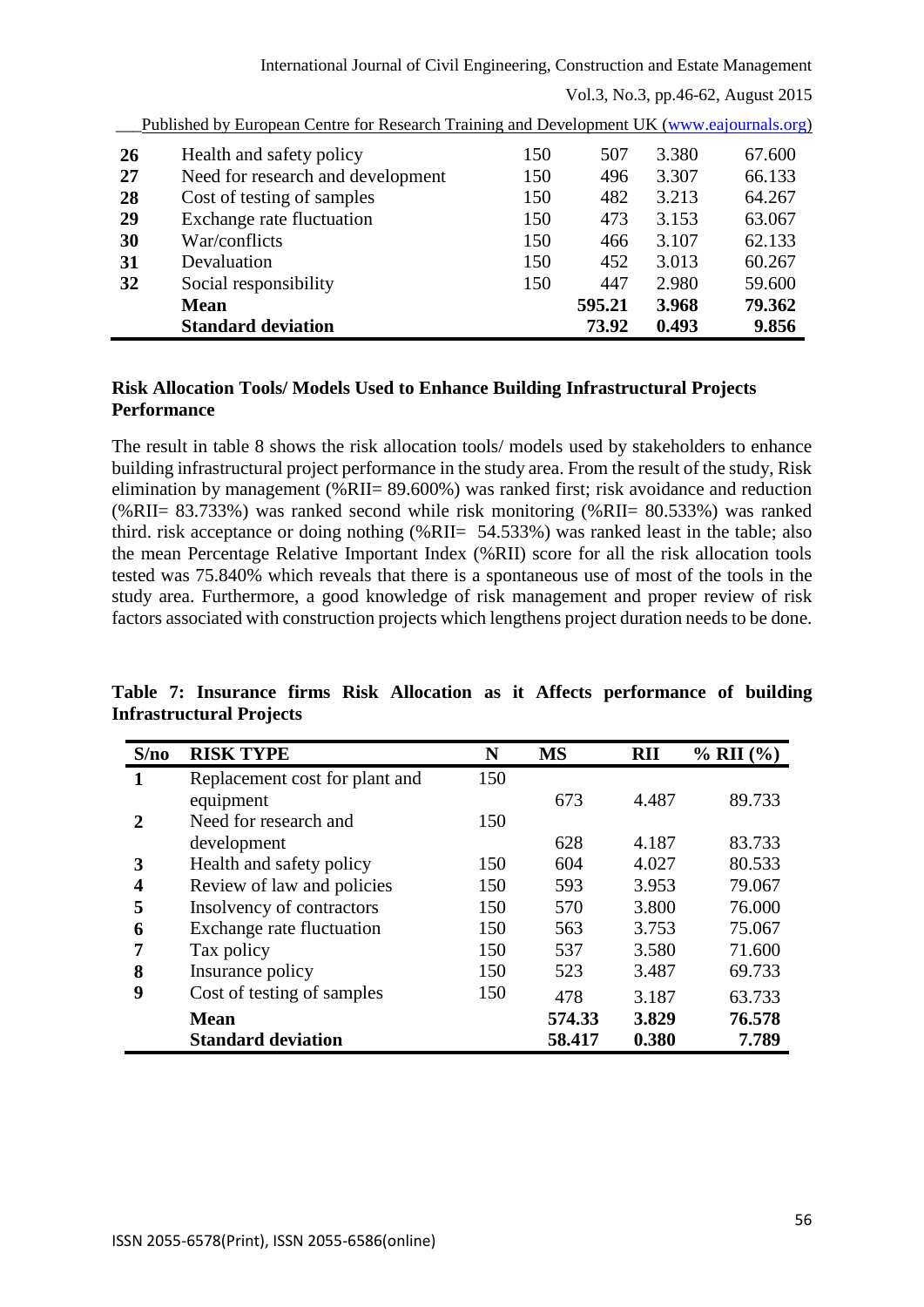Published by European Centre for Research Training and Development UK [\(www.eajournals.org\)](http://www.eajournals.org/)

| s/no | <b>RISK Allocation tools</b>    | N   | <b>MS</b> | <b>RII</b> | $\%$ RII $(\%)$ |
|------|---------------------------------|-----|-----------|------------|-----------------|
| 1.0  | Risk elimination by             | 150 |           |            |                 |
|      | management                      |     | 672       | 4.480      | 89.600          |
| 2.0  | <b>Risk Avoidance/reduction</b> | 150 | 641       | 4.273      | 85.467          |
| 3.0  | Risk monitoring                 | 150 | 605       | 4.033      | 80.667          |
| 4.0  | Risk transfer                   | 150 | 517       | 3.447      | 68.933          |
| 5.0  | Risk acceptance/ doing          | 150 |           |            |                 |
|      | nothing                         |     | 409       | 2.727      | 54.533          |
|      | <b>Mean</b>                     |     | 568.80    | 3.792      | 75.840          |
|      | <b>Standard deviation</b>       |     | 106.528   | 0.710      | 14.204          |

**Table 8: Risk Allocation Tools/ Models used to Enhanced building Infrastructural Project Performance**

### **Cronbach's Alpha Reliability of Risk Allocation and Risk Factors**

The study examines the reliability and internal consistency of the measurement items in the study as shown in Table 9. The Cronbach's alpha values were above the acceptable threshold of 0.5 except for the stakeholders risk allocated to insurance firms which has a threshold of 0.439. This indicates that the items were reliable in measuring risk allocation and risk factors of building infrastructural project performance. Furthermore, the study examined the convergent validity of the items to determine the extent to which multiple items to measure the same construct affect the study. In doing this, risk allocation to clients, consultants, contractors and sub- contractors and insurance firms were examined using the natural/environmental risk factors, financial risk factors, technical risk factors, political risk factors and contractual /organizational risk factor. Table 10 shows the item loading for the convergent validity test of the items and their composite reliability. As shown in Table 10, most of the loaded items were greater than 0.5 and significant at 0.05 (95% level of acceptance) except for financial factors affecting contractors and sub- contractors risk allocation (0.492) which were below the threshold of 0.5. This was retained because of its t- value which meets the minimum value of 1.00. This implies that there is no significant difference in risk allocation and the performance of building infrastructural projects.

| <b>Constructs</b>               | <b>Measurement item</b>            | <b>Alpha Value</b> |
|---------------------------------|------------------------------------|--------------------|
| Stakeholders risk<br>allocation | 1. Clients                         | 0.643              |
|                                 | 2. Consultants                     | 0.676              |
|                                 | 3. Contractors and sub-contractors | 0.688              |
|                                 | 4. Insurance firms                 | 0.439              |
| <b>Risk factors</b>             | 1. Natural and environmental       | 0.639              |
|                                 | 2. Financial                       | 0.567              |
|                                 | 3. Technical                       | 0.557              |
|                                 | 4. Political                       | 0.617              |
|                                 | 5. Contractual /Organizational     | 0.668              |

#### **Table 9: Cronbach's Alpha Reliability of the Measures**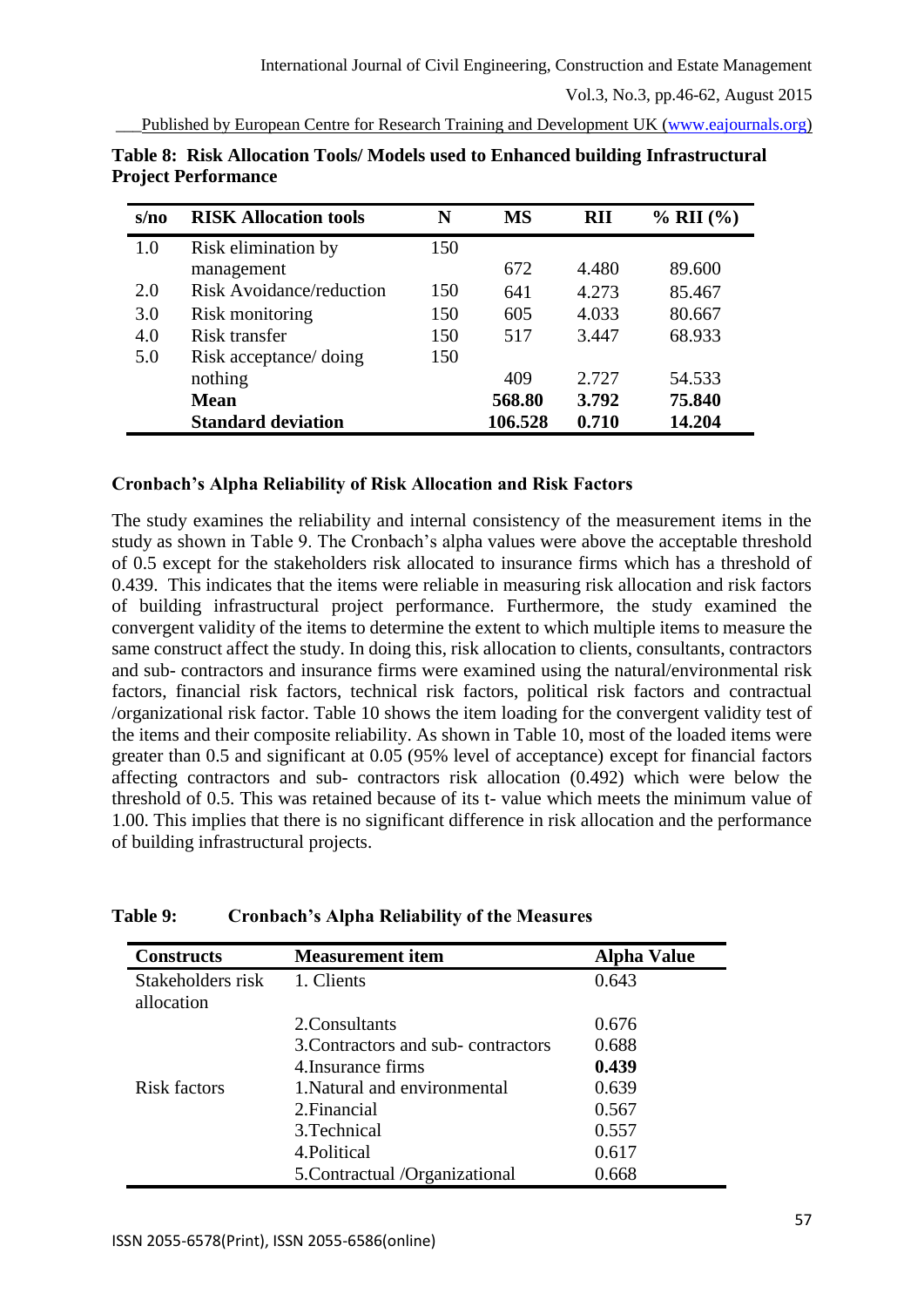Published by European Centre for Research Training and Development UK [\(www.eajournals.org\)](http://www.eajournals.org/)

| <b>Risk factors</b>            | <b>Risk allocation</b> |                    |                                                     |       |  |  |  |
|--------------------------------|------------------------|--------------------|-----------------------------------------------------|-------|--|--|--|
|                                | <b>Clients</b>         | <b>Consultants</b> | <b>Contractors and Insurance</b><br>sub-contractors | firm  |  |  |  |
|                                |                        |                    |                                                     |       |  |  |  |
| 1. Natural/Environmental       | 0.861                  | 0.671              | 0.534                                               | 0.949 |  |  |  |
| 2. Financial                   | 0.811                  | 0.655              | 0.492                                               | 0.957 |  |  |  |
| 3. Technical                   | 0.917                  | 0.896              | 0.547                                               | 0.934 |  |  |  |
| 4. Political                   | 0.847                  | 0.650              | 0.494                                               | 0.979 |  |  |  |
| 5. Contractual /Organizational | 0.959                  | 0.868              | 0.655                                               | 0.955 |  |  |  |

|                          |  |  |  |  | Table 10: Loading of Risk Types Against Risk Allocation using Cronbach's Alpha |  |
|--------------------------|--|--|--|--|--------------------------------------------------------------------------------|--|
| <b>Reliability Test.</b> |  |  |  |  |                                                                                |  |

### **Correlation Coefficient and T-Test of Stakeholder Risk Allocation against Project Performance**

It was also pertinent to establish the relationship between risk allocation and building infrastructural project performance among stakeholders in Nigeria. The relationship will create awareness among client, contractors, consultants and insurance companies of the risk in construction projects and serve as a tool to check other project performance set by clients and consultants at the feasibility and planning stage. The result of the analysis in Table 11 shows the Spearman's rho correlation coefficient of stakeholder risk allocation against project performance. An average Spearman's rho correlation coefficient of 0.6912 shows that stakeholder's risk allocation correlates with project performance. The findings indicated that risk allocation among stakeholders was significantly and directly related to project performance at 0.05 level of confidence. However, the relationship between technical risk factors and technical cause of project extension was not significant as the Spearman's rho correlation value was 0.498 which fell below the threshold of 0.50. Furthermore, the result of the Paired samples T –test between the two set of samples shows that there was no significant difference in risk allocation and performance of building infrastructural projects.

#### **Table 11: Correlation Coefficient and T-Test of Stakeholder Risk Allocation against**

| Model path of risk<br>against project<br>duration | Pair<br><b>Sample</b><br><b>Mean</b> | <b>Standar</b><br>d<br>deviation | <b>Standar</b><br>d error<br>mean | T-<br>statistic<br>S | Spearman's<br>rho correlation<br>value(2-tailed) | decision |
|---------------------------------------------------|--------------------------------------|----------------------------------|-----------------------------------|----------------------|--------------------------------------------------|----------|
| 1. Natural/                                       | 0.32883                              | 0.3251                           | 0.13272                           | 2.478                | 0.958                                            | High     |
| Environmental                                     |                                      |                                  |                                   |                      |                                                  |          |
| 2. Financial                                      | -0.04286                             | 0.17707                          | 0.06693                           | $-0.640$             | 0.964                                            | High     |
| 3. Technical                                      | $-0.13886$                           | 0.49561                          | 0.13246                           | $-1.048$             | 0.498                                            | Low      |
| 4. Political                                      | $-0.04286$                           | 0.64647                          | 0.24434                           | $-0.175$             | 0.500                                            | Weak     |
| 5. Contractual                                    | $-0.17809$                           | 0.35983                          | 0.10849                           | $-1.641$             | 0.536                                            | Weak     |
| /Organizational                                   |                                      |                                  |                                   |                      |                                                  |          |
|                                                   | <b>Mean</b>                          |                                  |                                   |                      | 0.6912                                           |          |

#### **Project Performance**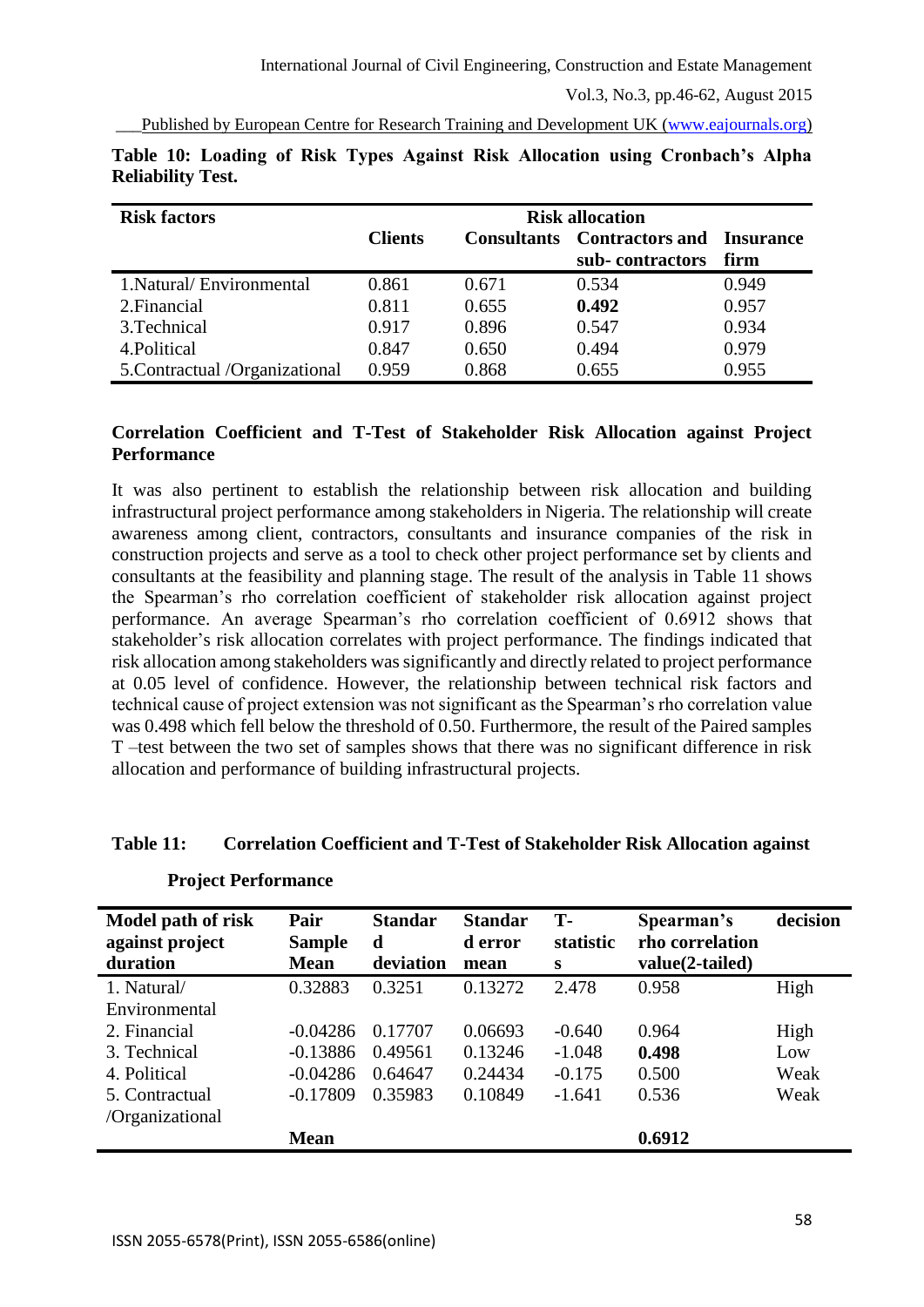\_\_\_Published by European Centre for Research Training and Development UK [\(www.eajournals.org\)](http://www.eajournals.org/)

### **CONCLUSION**

The research was aimed at aassessing the relationship between risk allocation and the performance of building infrastructural projects in Nigeria. This study concludes that the most important clients risk allocation which affects the performance of building infrastructural projects are inadequate cash flow, inappropriate choice of contractor and consultants and change in scope. The consultants risk allocation which affects the performance of building infrastructural project are adaptation to new technology, need for research and development and visibility of construction method (buildability). Furthermore, contractors risk allocation which affects the performance of building infrastructural project are visibility of construction method (buildability), availability of equipment and engineering and design change. Furthermore, insurance firms risk allocation which affects the performance of building infrastructural project are replacement cost for plant and equipment, need for research and development and health and safety policy. These findings are in consonance with the works by Pejman (2012), Tembo et al., (2014), Micheal et al., (2014) and Peter et al., (2014) which submitted that project performance can be improved by appropriate identification and allocation of risk factors on building infrastructural projects.

Lastly, clients, consultants, contractors and insurance firms risk allocation affect project performance; risk elimination by management is an important tool that can be used to minimize construction project risk and enhance project performance; and a relationship exists between building infrastructure project risk allocation and project performance.

## **RECOMMENDATION**

Based on the findings from this research, the following recommendations are proposed:

- i. An assessment should be carried out on building infrastructural projects during the planning stage, by simulation of identified risk factors to enhance the performance of the projects.
- ii. Clients, Consultant, contractor, and insurance firms should allocate building infrastructural project risk factors and work as a team to improve performance of building infrastructural projects.
- iii. Project stakeholders should use multiple models for estimating construction project cost and duration rather than relying on past experience and cost data from consultants
- iv. Lastly, building infrastructural project stakeholders should improve on performance of projects by introducing a risk management models in each projects executed.

#### **CONTRIBUTION TO KNOWLEDGE**

The study assessed the relationship between risk allocation and the performance of building infrastructural projects. From the study, there was a relationship between risk allocation and building infrastructural project performance which was not recorded in the previous researches carried out by (Kunya, 2006), 0tti, (2012) Ijigah *et al*., (2012) (a&b) and Otali and Adewuyi, (2015) on construction and building infrastructure project executed in Nigeria. The research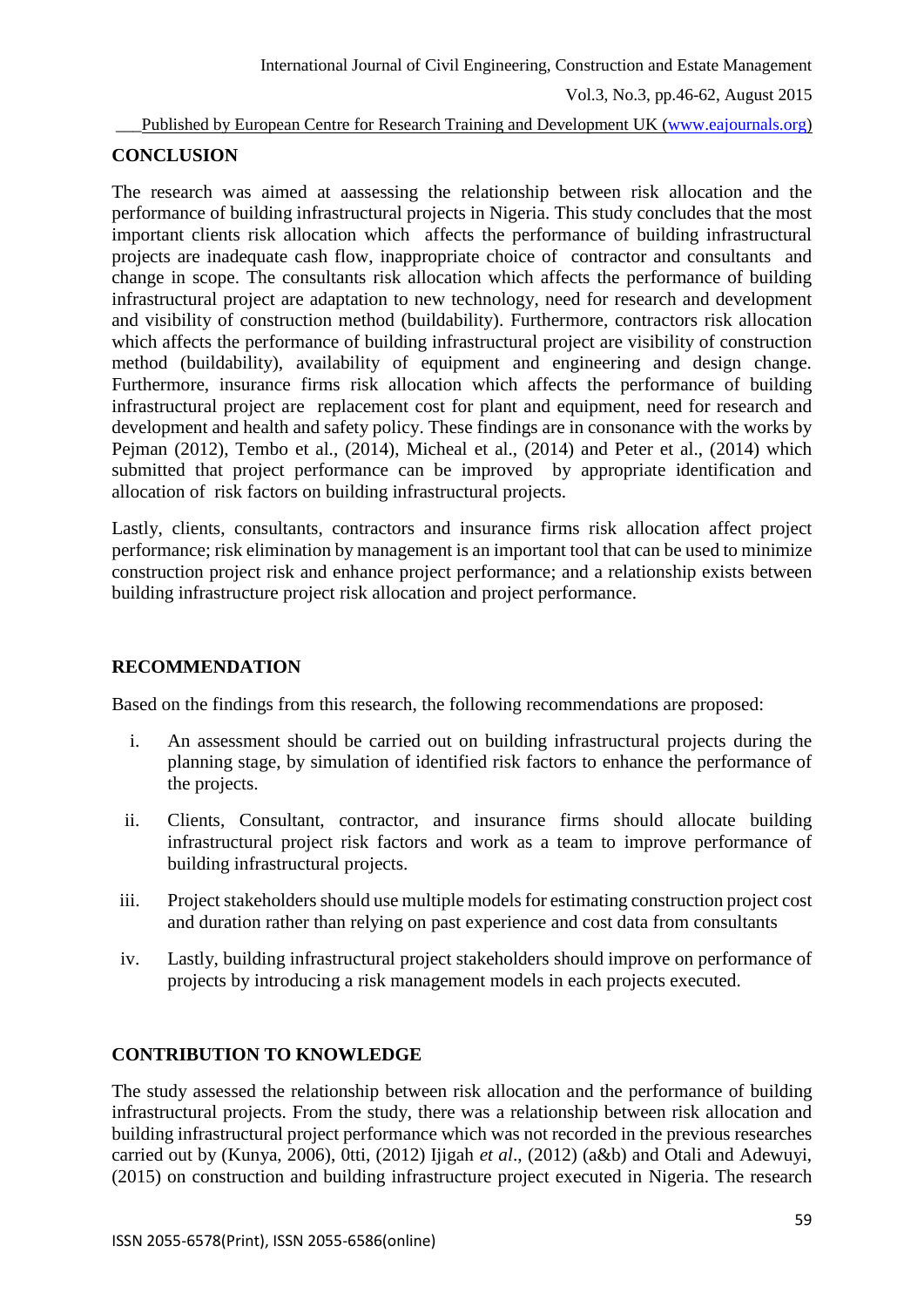Published by European Centre for Research Training and Development UK [\(www.eajournals.org\)](http://www.eajournals.org/)

also put into consideration the unique, complexity and multi-dynamic nature of building infrastructural projects by groping the risk into natural, environmental, financial, technical, political, contractual and organizational risk from the pilot study before the final assessment of risk allocation on building infrastructural projects. The research will help the Nigerian government (Federal, State and Local Government) policy makers, public and private procurement teams, project monitoring teams, academicians, professionals and researchers in the built environment in evaluating uncertainties related to the management of building projects and enable them provide a better response risk at the planning stage of projects to avoid pitfall during the construction stage. Further studies should be conducted on the impact of risk allocation on project scope, quality management, project schedule, cost management, human resources management, procurement management, information management and integration management to assess the validity of the study.

#### **REFERENCES**

- Abudul-Rahman, H., Berawi, A.,Mohamed, O., Othman, M. & Yahya, I. (2006). Delay Mitigation in the Malaysian Construction Industry, Journal of Construction Engineering and Management, 132(2): 125 -133\
- Alaghbari, M.W, Razali A. Khadir, S. A. & Ernawati. (2007). The Significant Factors Causing Delay of Building Construction Projects in Malaysia. Journal of Engineering, Construction and Architectural Management, 14, (8):192-206.
- Alwi, S. & Hampson, k. (2002). Identifying the Importance Causes of Delays in Building Construction
- Projects, In Proceedings. The 9th East Asia Pacific Conference on Structural Engineering and Construction, Bali, Indonesia. Accessed from: https://eprints. Qut.edu.au/secure/00004156/01/Bali-Conference-2003.doc.
- Bunni, N. G. (2003). Risk and Insurance in Construction, 2nd edition, Spon press, London.
- Byrne, P (2005) Risk, Uncertainty and Decision-Making in Property Development, 2nd Ed, Taylor and Francis, United Kingdom
- Chan-Albert, P.C. (2001). Time Cost Relationship of Public Sector Projects in Malaysia. International Journal of Project Management, 19(4):223-229.
- Chan, J.H, Chan, D.W, Lam, P.T & Chan, A.P (2011) Preferred Risk Allocation in Target Cost Contracts in Construction, 29(13/14):542-562.
- Chinyio, E & Fergusson, A (2003). Stakeholders' Perspectives on Public-Private Partnership Risks and Opportunities in Public-Private Partnerships, Managing Risks and Opportunities, Ed. Blackwell Science, Oxford, UK
- Grimsey, D & Lewis, M.K. (2002). Evaluating the Risks of Public Private Partnerships for Infrastructure Projects, International Journal of Project Management, Elsevier Science Ltd, 20:107-118.
- Haitham, H.A., Basem, M.L. & Mohammad, A.H. (2013). The Impact of Risk Management on Construction Project Success from Employees Perspective. Interdisciplinary Journal of Contemporary Research in Business, 5(4):12- 43.
- Hughes & Murdock (2008). Construction Contracts Law and Management, 4th edition E & FN Spon, Britain
- Ijigah, E. A., Oloruntoba, K. & Mohd, H. R. (2012). Towards Accomplishing Millennium Development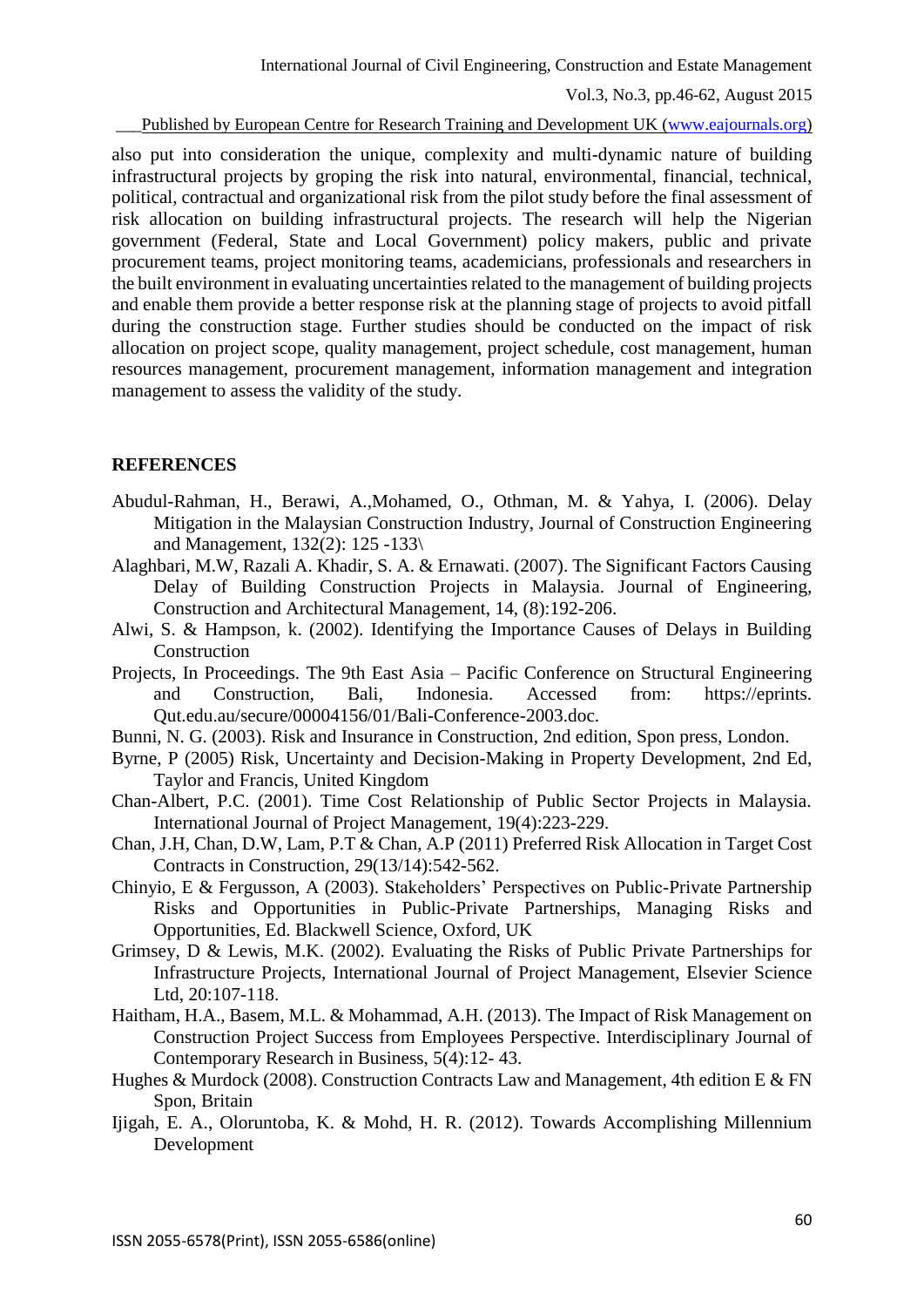Published by European Centre for Research Training and Development UK [\(www.eajournals.org\)](http://www.eajournals.org/)

- Goals (MDGs) In Abuja F.C.T Nigeria: The Project Management Consultants Roles. International Journal of Research in Management and Technology, 2(4):414-424,
- Ijigah, E. A., Ogunbode, E.B. & Ibrahim M.O. (2012). Analysis and Prediction of Cost and Time Overrun of Millennium Development Goals (MDGS) Construction Projects in Nigeria. Developing Country Studies, 2(10):140-147.
- Ijigah, E.A., Jimoh, R.A., Bilau, A.A. & Agbo, E.A. (2013). An Assessment of Risk Management Practices in the Nigerian Construction Industry: Towards Establishing Risk Management Index. International Journal of Pure and Applied Sciences and Technology, 16(2):20-31.
- Israel, G.D. (2007). Sampling the Evidence of Extension Program Impact. Programme Evaluation and Organizational Development, IFAS, University of Florida. PEOD-5.
- Koushki, P.A, AL-Rashid, Khalid & Kartam, N. (2005). Delays and Cost Increases in the Construction of Private Residential Projects in Kuwait. Journal of Construction Management and Economics, 23(3): 285-294.
- Kunya, S. U. 2006. Analysis and Prediction of Contract Variation Claim of Public Building Projects in North-Eastern Nigeria, Nigerian Journal of Construction Technology and Management, 7(1):86-89.
- Lee, T., Lee, T. & Wang, C. (2009). Decision Analysis for Construction Contract Risk Sharing, Journal of Marine Science and Technology, 17(2): 75-87.
- Mead, P. (2007). Current Trends in Risk Allocation in Construction projects and their Implication for Industry Participants. Construction Law Journal, 23(1): 23-45
- Michael R., Jim, S, & Peter L.(2014). Assessing Risk in Infrastructure Public Private Partnerships. DII- 2014
- International Confererence on Infrastructure Development and Investment Strategies for Africa, Livingstone, Zambia 25-26 September, pp. 177-190
- Otti, V. I. (2012). Engineering Implication for Millennium Development Goals in Revamping and Sustaining
- Nigeria Economy. International Journal of Engineering Research and Applications (IJERA), 2( 2):1373-1377
- Otali, M. & Adewuyi, T.O. (2015). Project Duration Prediction Models Using Time- Cost Relationship for Public Building Projects in North Central, Nigeria. Nigerian Journal of Agriculture, Food and Environment, 11(1):137-144
- Pawar, V., Attarde, P.M., Ayachit, A.C. and Kulkarni, S. (2014). Risk in Track Construction. Internal Journal of Advanced Engineering Research and Studies, 4(1): 17-20.
- Pejman, R. (2012). Classifying Key Risk Factors in Construction Projects, Uletinul Institutului Politehnic Din Iaşi, 58 (62): 1-12
- Peter, M. Mundia, M. & Balimu, M. (2014). Risk Allocation in Public Private Partnerships A Decision-Making Framework for Zambia. DII- 2014 International Confererence on Infrastructure Development and Investment Strategies for Africa, Livingstone, Zambia 25-26 September, pp. 177-190.
- Simon, O.A. & Clinton A.(2014). Practitioners Perspectives for the Implementation of Sustainable Construction in The Ghanaian Construction Industry DII- 2014 International Confererence on Infrastructure Development and Investment Strategies for Africa, Livingstone, Zambia 25-26 September, pp.114-124.
- Smith, N. J., Merna, T. & Jobbing, P. (2006). Managing Construction Projects, Blackwell, Oxford.
- Tembo, C. K., Khatleli, N. & Milandu, C. (2014). Risk Allocation in The Zambian Construction Industry.